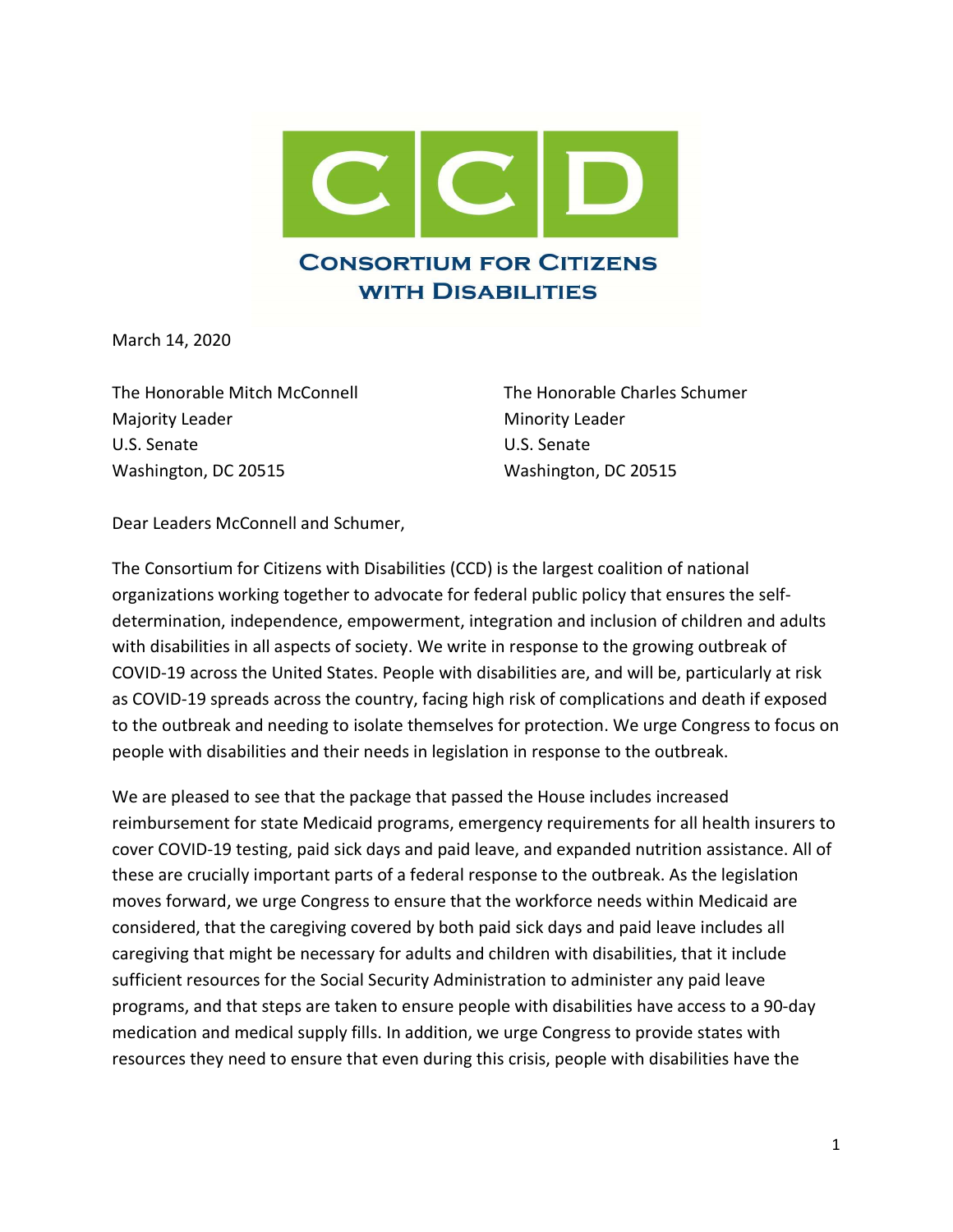supports they need to remain in the community and are not forced into institutional or other congregate settings in violation of their rights and at risk to their health.

#### 1) Ensure Medicaid Has Sufficient Resources for this Major Health Crisis

Millions of people with disabilities rely on Medicaid services to access basic health care services as well as services that ensure their functioning, independent living, and well-being, including: nursing and personal care services, specialized rehabilitation and other therapies, intensive mental and behavioral health services, prescription medications, special education services, and other needed services that are often unavailable through other insurance. Access to these services is often a matter of life, death, independence, and civil rights for the millions of people with disabilities on Medicaid. Given the major health crisis we face, we are extremely concerned that the service demand on Medicaid will rapidly increase. The 71.2 million people who rely on Medicaid will need access to comprehensive treatment for COVID-19, as will the over 27 million uninsured individuals in the United States, and the untold numbers of people who may become eligible for Medicaid due to economic challenges stemming from the outbreak.

We strongly supported the original 8% bump to the Federal Matching Percentage for Medicaid included in the House legislation, despite knowing that a larger bump would do more good for state systems and for people with disabilities. Therefore, we are alarmed and dismayed that this has now been reduced to 6.2%. We urge Congress to restore the earlier 8% rate, and to consider expanding to 10% or above to ensure that states truly have all of the resources they will need. As you know, because Medicaid is a joint federal-state partnership, the federal government pays a fixed share of a state's Medicaid costs, while states contribute the remainder. As service demand increases, we know that states will face intense budgetary pressures and we are very concerned that these pressures will negatively impact people with disabilities via cuts to eligibility or necessary services or decreased reimbursement. We strongly urge Congress to pass substantially increased funding for Medicaid, easing the burden on states and ensuring that people with disabilities can still maintain access to the services they need.

In addition, as Congress acts on this package, we want to highlight the particular issues facing the Medicaid workforce that supports people with disabilities. The workforce that supports people with disabilities and aging adults to live in the community is already at a point of crisis, with over 50% turnover and over 10% standing vacancy nationwide, low wages at less than \$10 per hour nationally, and over half of the workforce reliant on public assistance programs. In addition, many workers do not receive basic benefits such as paid sick days, putting both workers and the people with disabilities they support at risk.

We strongly support expanding sick days for these workers, but that alone is not enough. Because their wages and benefits are tied to Medicaid reimbursement rates, we urge Congress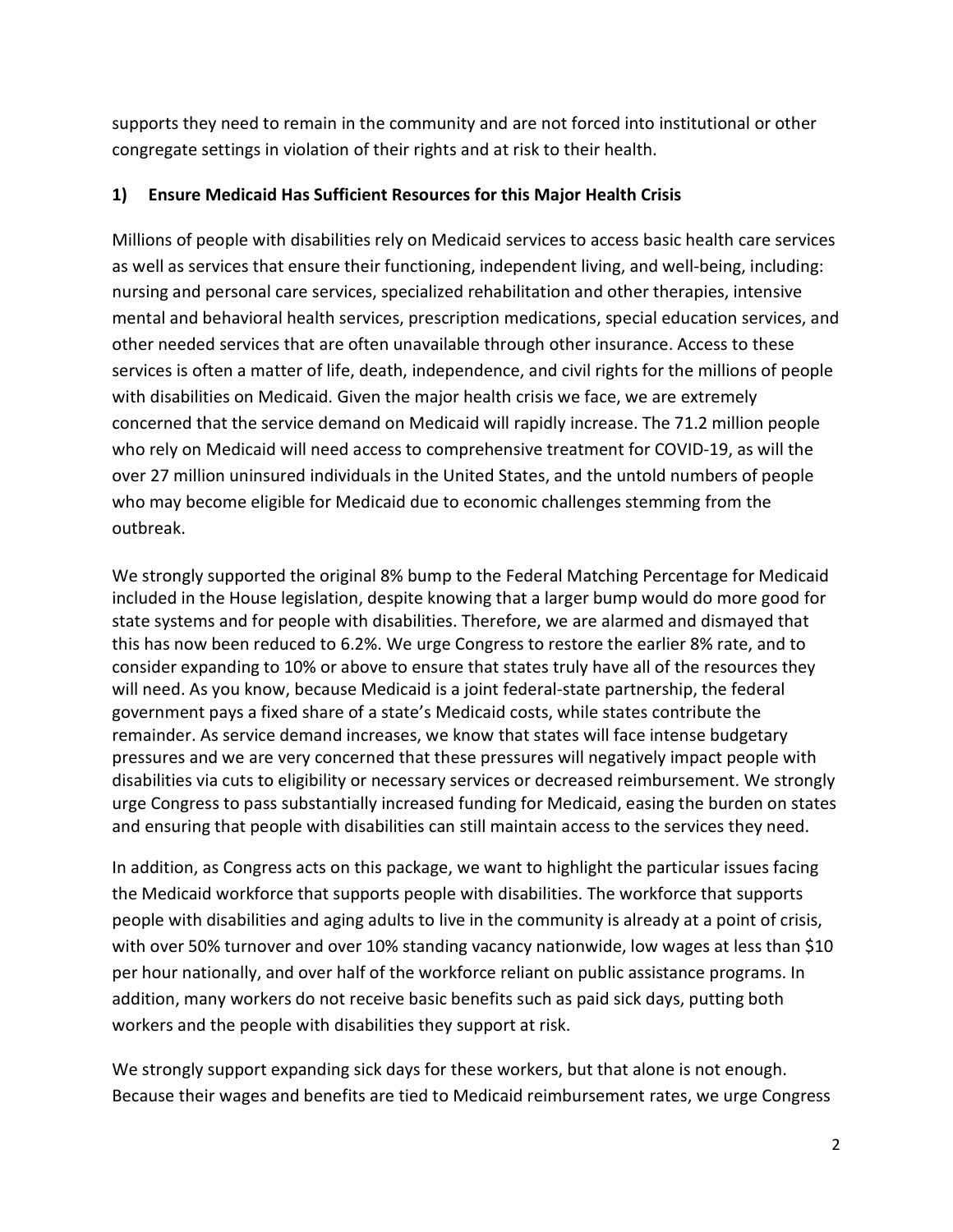to consider this workforce not only when thinking of paid sick leave, but to also consider mandating a specific rate increase to ensure that relief for the states is shared with this essential workforce. In particular, there will be a need for overtime and hazard pay and increased fringe benefits. If urgent attention is not paid to this workforce, and steps are not taken to ensure there are sufficient workers to handle the increased sick days and quarantine, we expect the spread of COVID-19 to accelerate among the over 4 million Americans who rely on homecare workers, as well as the workers themselves.

Additionally, we fear that, as the workforce crisis deepens in the face of the pandemic, people with disabilities may be forced into institutional and other congregate settings due to worker shortages. Those settings increase risk to the health and wellbeing of people with disabilities, as well as individuals who have to work in such settings. As we have seen in nursing facilities, controlling this epidemic is extremely difficult in congregate facilities. Such a move would also represent a serious violation of their well-established right to live and receive services in the community. The only way to prevent such an outcome is to ensure that states have the resources they need to support workers and those relying on them, before it is too late.

We also would urge Congress to pass permanent reauthorization of the Money Follows the Person (MFP) Program. The COVID-19 epidemic may lead to individuals with disabilities and aging adults being unnecessarily institutionalized, adding to the problem of individuals already waiting to be transitioned back to the community. More must be done to support people in their homes and in the community, but permanent MFP would provide funding to states to transition people back home and away from the congregate settings that are so especially dangerous to aging adults and people with disabilities right now. Spousal Impoverishment protections should also be made permanent so that aging adults can stay in their homes.

## 2) Ensure Access to Necessary Health Care, including Medications and Medical Supplies for People with Disabilities

We are glad to see that the House legislation includes a requirement that all payers cover the testing and associated office visits for COVID-19 without ANY cost-sharing. We are concerned that the same protections are not extended to the treatment of the virus, even for those who might be captured by the new state Medicaid option for uninsured individuals. If an individual is tested for a virus, but does not have access to health insurance coverage for the treatment of the virus, will they then be liable for costs of any quarantine or treatment? This seems likely to discourage uninsured people from seeking testing at all, since they may be unable to afford any prescribed treatment. We would urge Congress to include coverage of treatment for uninsured individuals to ensure that they will seek testing and treatment as soon as possible and not increase the community-spread. Congress should also consider additional cost-sharing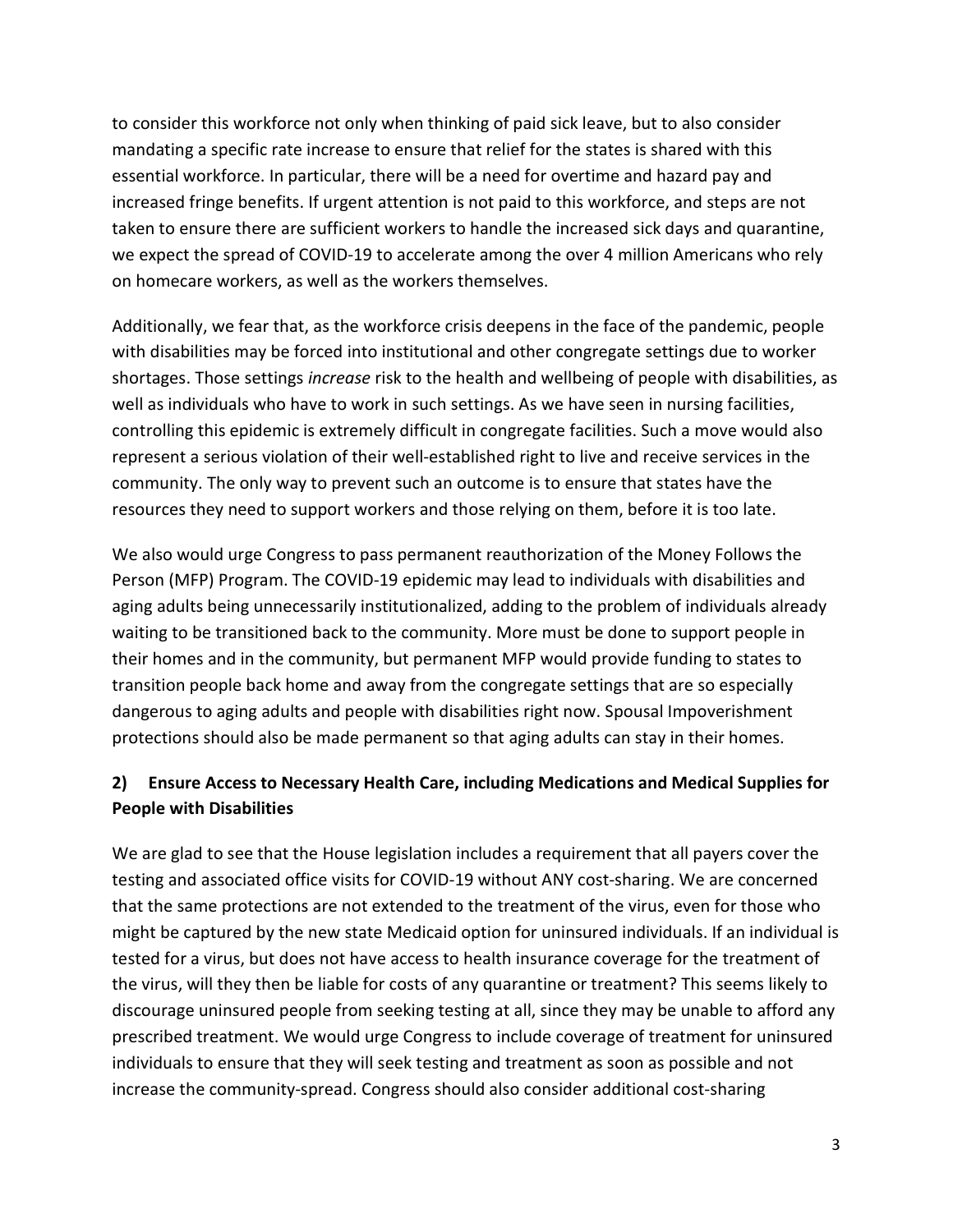protections for all individuals in response to this new and novel disease to encourage testing and treatment.

In addition, the Center for Disease Control recommends that people with disabilities take several actions to reduce risk of being exposed and catching COVID-19, including having extra necessary and life-saving medications and other health-related supplies on hand and selfisolating. The recommendations explicitly suggest that people with disabilities utilize mail order pharmacies rather than visiting pharmacies, a protective step that we support. Unfortunately, there are barriers that prevent people with disabilities from taking such protective steps to be taken. These barriers include medications with particularly short fill terms (often those who fall under the Controlled Substance Act prohibitions, such as anti-seizure medications), strict prior authorization requirements, or other bureaucratic barriers. There are also limitations that would place people with disabilities at risk of exposure to the virus in order to access necessary medication, including limits on refills authorized via telehealth visits and restrictions on mail order pharmacies across state lines.

We urge Congress to require, on an emergency basis, that all payers cover up to a 90 day stockpile supply of medications and supplies and to allow for partial fills of medications. We also would urge Congress to allow all payers to cover refills authorized by telehealth visits and utilize mail order pharmacies, including those out of state. Critically, we urge Congress to ensure that controlled substances are included in these provisions.

### 3) Paid Sick Days and Paid Medical Leave

We support the Paid Sick Days provisions in the earlier House legislation. We were particularly glad to see that paid sick time under this provision can be utilized to care for loved ones who are "otherwise in need of care" since this will capture situations where people with disabilities have lost their primary source of care due to COVID-19 and need a loved one to step into that role. We are concerned that the latest language is more restrictive, and would not cover a family member or other individual stepping in as a caregiver if COVID-19 results in someone losing their usual source of care, and that it does not apply to caring for adults with disabilities. We expect this to be a major issue due to the workforce issues described above, and urge that this provision be broadened once again.

We also support the legislation's recognition that paid family and medical leave is also needed to address the COVID-19 outbreak as sometimes longer leave will be required than that provided by sick days. This is especially true for people with disabilities who may have complications from COVID-19 due to their pre-existing conditions. We strongly support the hold harmless provisions related to both Title II and Supplemental Security Income benefits. We are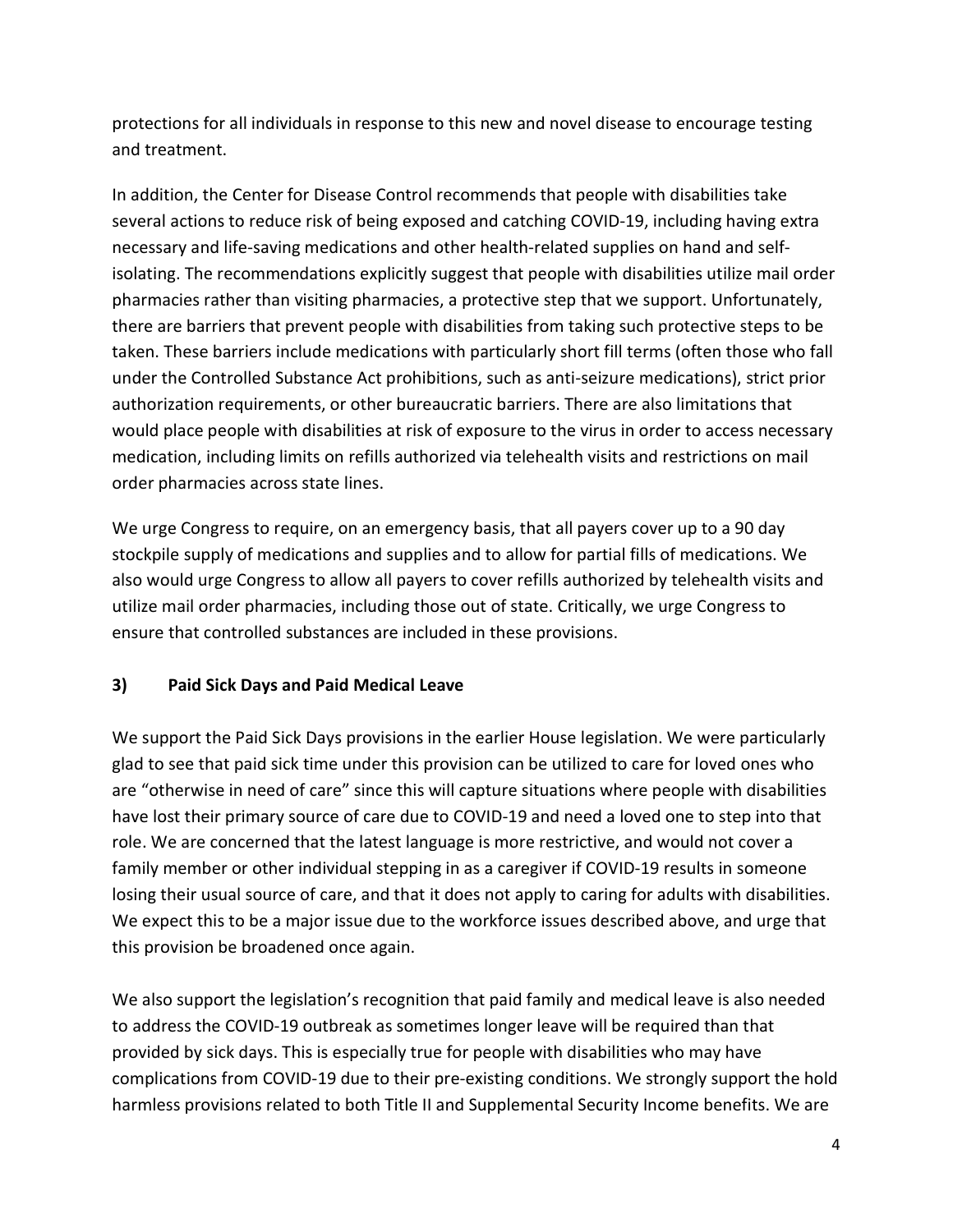concerned, however, that the use of this leave for caregiving purposes is limited to caring for someone with a COVID-19 diagnosis or those caregiving for children or adults who are unable to attend school or other care programs as usual. Adults with disabilities may work or be involved in other activities in their communities outside of a "care program" and may in fact live on their own, but due to shortages of health care workers, require caregiving from loved ones. We urge Congress to broaden this definition.

We are very concerned that rather than passing a comprehensive paid leave program, the government is placing the burden on employers, who are already struggling under the economic burden of the crisis, to figure out how to pay for this leave and then claim a tax credit. Employers should not be placed in that situation and the federal government should use its resources to administer a real paid leave program.

# 4) Ensure That People with Disabilities Have the Services and Supports They Need in the Community and Reduce Unnecessary and Harmful Institutionalization

We must again reiterate that Congress must take steps to ensure that states have the resources they need to ensure that even during this crisis that people with disabilities have the services and supports they need to live in the community. Between the heightened risk of transmission of the virus in institutional settings recognized in the House legislation, and the workforce issues discussed above, these civil rights are even more important in this time of crisis. With federal support, states can take steps now to ensure that their workforce is prepared and that people with disabilities can continue to be supported in their homes and communities during this crisis. We urge Congress to support those efforts and ensure people with disabilities are not placed in congregate settings in violation of their rights and at risk to their health due to the shortcomings of our service system.

During times such as these, Federal public health and medical resources may be considered or utilized to fill extreme gaps in services. These personnel are typically unfamiliar with the obligations of the government to people with disabilities and older adults living in their own homes and in the community. These government personnel will need immediate training and technical assistance on self-directed assistance, optimizing health, safety, dignity, and independence as imperatives for maintaining the civil rights of people with disabilities and older adults whether they are at home, in community-based settings, or institutional facilities. The government resources that may be under consideration whose staff who will need training include:

- National Disaster Medical System- Disaster Medical Assistance Teams
- Medical Reserve Corps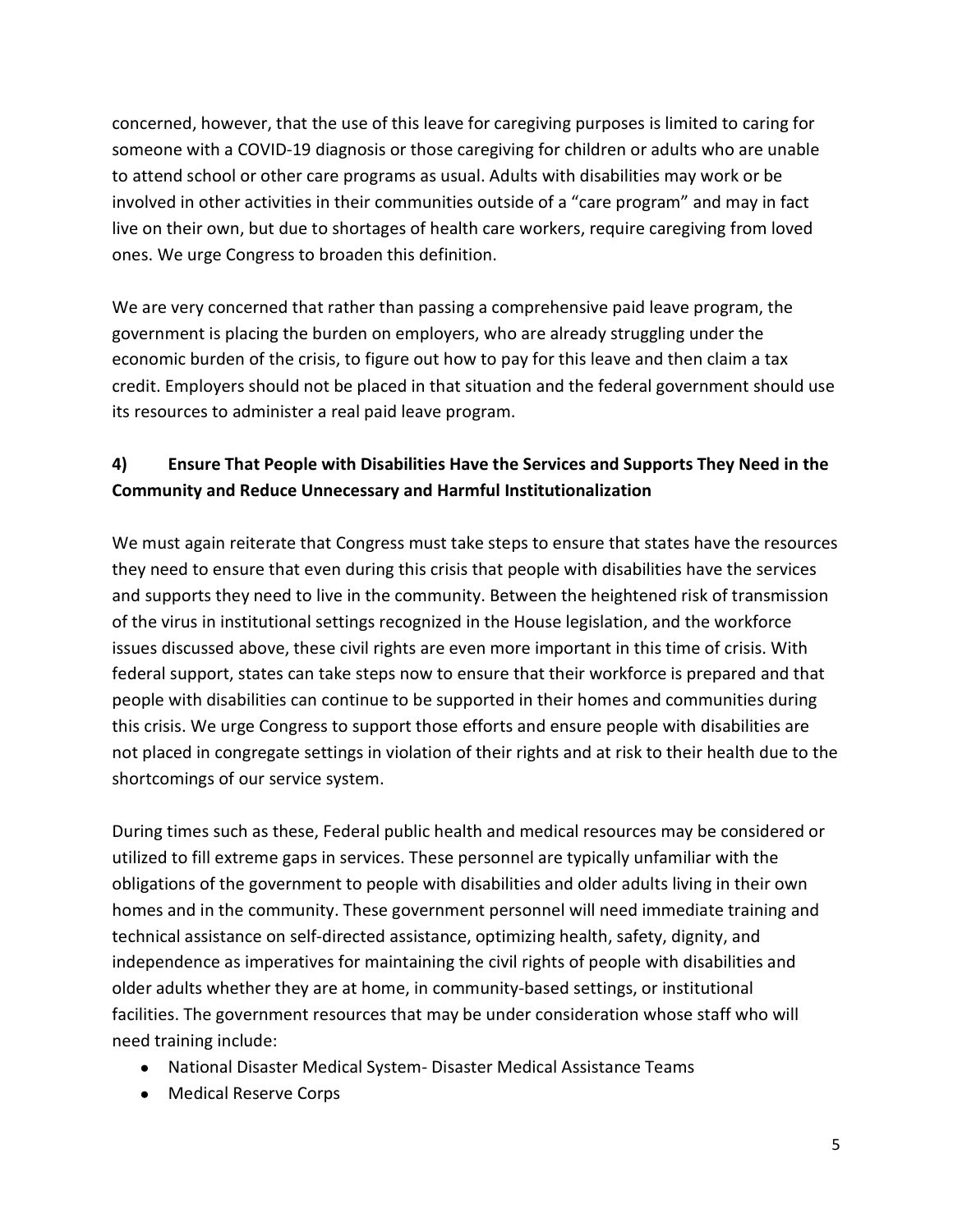- Public Health Service
- National Guard

5) Prohibit Discrimination Against People with Disabilities in Medical Decision Making

Proposals have been made to prioritize patients without pre-existing disabilities in the allocation of scarce resources, abandoning the principle of "first come, first serve". Denying or de-prioritizing access to care for those with co-occurring conditions would represent disability discrimination. While providers have the ability to determine a treatment is quantitatively futile --unlikely to be effective at accomplishing its goals--they should not be given the ability to deny or give lower priority to people likely to benefit from treatment on the grounds that their disabilities, chronic conditions, or age are associated with a higher fatality rate. Similarly, though patients with disabilities may require more intensive resources, it would be inappropriate and discriminatory to deny them access to care they would benefit from on those grounds. In times of resource scarcity, it is particularly important to emphasize that the lives of people with disabilities have value, even in the presence of severe intellectual disability, the need for ongoing long-term services and supports, dementia, mobility impairments and other conditions that have historically been used to call into question the value of the lives of people with disabilities.

### 6) Recognize that Housing is Health Care

Congress must ensure that any emergency spending package includes resources to ensure housing stability for people with the greatest needs. Extremely low-income renters and people experiencing homelessness are often seniors, people with disabilities and/or people with underlying health conditions, making them vulnerable to severe illness from the coronavirus. It is not only a moral imperative that Congress address their needs, but also a public health imperative. These same families and individuals are likely to live in close-quarters with others, be unable to implement social distancing mechanisms, and have no ability to self-isolate should they be exposed to the virus. Therefore, CCD strongly supports the recommendations of the National Low Income Housing Coalition's Disaster Housing Recovery Coalition, and urges that these recommendations be incorporated into any legislative efforts to address COVID-19.

### 7) Expanded Nutrition Assistance

We strongly support the expanded nutrition assistance included in the House legislation, especially provisions waiving the work requirements in SNAP for the duration of the emergency, addressing needed flexibilities related to congregate meals as schools and other meal sites close, and the increase in funding. Compared to people without disabilities, people